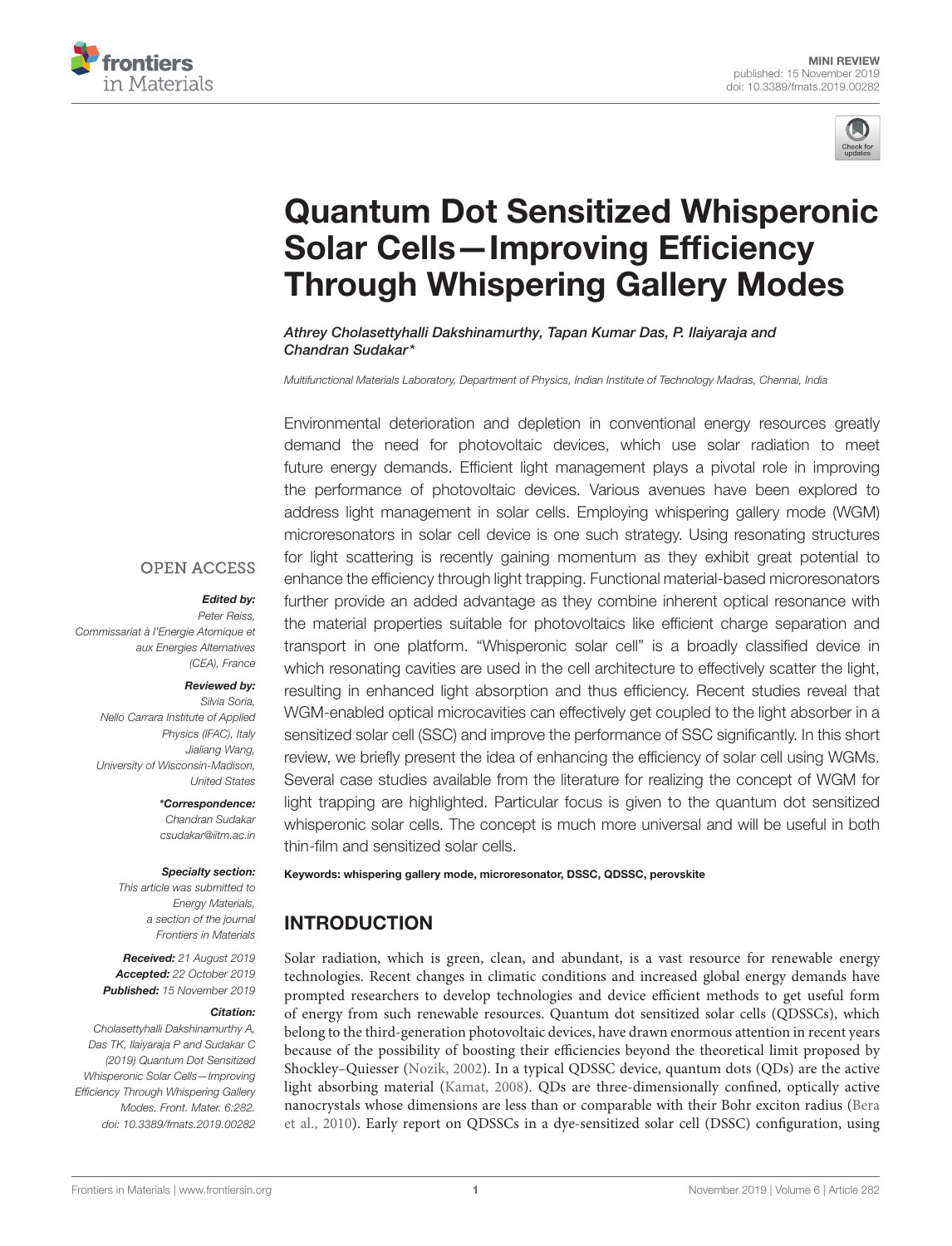indium phosphide (InP) QD as the active light-absorbing sensitizer, appeared in 1998 [\(Zaban et al., 1998\)](#page-7-1). QDs possess exceptional optical properties, such as multiple exciton generation, large absorption coefficient, excellent photostability, size-dependent bandgap tunability, large dipole moments for enhanced charge separation, and many more [\(Nozik, 2002;](#page-7-0) [Kamat, 2008;](#page-6-0) [Rühle et al., 2010\)](#page-7-2).

In spite of possessing exceptional optical properties, the performance of QDSSCs in terms of efficiency is sub-average when compared to silicon-based devices [\(Sharma et al.,](#page-7-3) [2015\)](#page-7-3). Extensive research is being carried out to improve the performance of these solar cells. Complex processes are involved in QDSSCs, which include light absorption, charge separation, and charge transport across multiple heterojunctions. Thus, optimization of different components of the cell including choice of QDs, its size and quality [\(Hetsch et al., 2011;](#page-6-2) [Jara et al.,](#page-6-3) [2014\)](#page-6-3), electrolyte, type of photoanode, counter electrode (Jun et al., [2013\)](#page-6-4), etc. have become an intense focus of research. Few other strategies are being investigated for bettering the performance of cells. These include surface passivation (Zhao et al., [2012\)](#page-7-4), molecular linker assistance [\(Pernik et al., 2011\)](#page-7-5), device architecture [\(Zhu et al., 2013\)](#page-7-6), light trapping for enhanced absorption [\(Kim and Yong, 2013\)](#page-6-5), adopting whispering gallery resonators in the photoanode [\(Das et al., 2018a\)](#page-6-6), etc.

The challenge that prevails even today is to perfect various avenues available to achieve high efficiency. Among several of the listed parameters, designing photoanode is of paramount importance [\(Sharma et al., 2016\)](#page-7-7). Most of the loss in solar cell device results from the ineffective charge carrier collection at photoanode. These arise from poor connectivity by the nanoparticles of photoanode, poor charge separation and transport in the photoanode layer, ineffective loading of the sensitizer on the photoanode, and non-directional transport of charge carriers with significant recombination (Mora-Seró et al., [2009;](#page-7-8) [Tachan et al., 2013;](#page-7-9) [Prasad and Pathan, 2016\)](#page-7-10). Inefficient light absorption by QDs and non-optimal utilization of light entering a device is the most decisive one. A large fraction of light that enters the solar cell gets lost or does not get converted into excitonic pairs [\(Shen et al., 2015\)](#page-7-11). To overcome such hindrance, researchers have modified, for example, the photoanode in a Grätzel-type solar cell (O'Regan and Grätzel, [1991\)](#page-7-12). One notable version is the plasmonic solar cell [\(Catchpole and Polman, 2008\)](#page-6-7). Another concept recently gaining momentum is the use of whispering gallery modes (WGMs) to effectively scatter the light [\(Grandidier et al., 2011;](#page-6-8) [Das et al., 2018a;](#page-6-6) [Wang et al., 2018a\)](#page-7-13). The latter has led to a new type of solar cell broadly classified as "whisperonic solar cell" [\(Das et al., 2018a\)](#page-6-6). The photoanode in these devices is modified so as to exhibit optical whispering gallery resonances while it exhibits the rest of all the characteristics required for the functioning of SSCs. Optical whispering galleries employed in other solar cells have been shown to improvise the net efficiency of the device. This short review provides the basic background of optical WGMs and highlights from recent works the efforts made to enhance the efficiency of different types of solar cells. A detailed summary of various studies, with specific focus on the QD and perovskite SSCs, that has integrated the WGM emitting microresonators in the solar cell devices is given (also refer to **[Table 1](#page-2-0)**).

# WHISPERING GALLERY RESONANCE

Resonant phenomena in optical cavities are analogous to the acoustic WGMs first explained by [Rayleigh \(1910,](#page-7-14) [1914\)](#page-7-15). WGMs occur in optical cavities with precise geometric properties possessing closed concave interface guided by means of repeated reflections [\(Foreman et al., 2015\)](#page-6-9). Mie theory provides a theoretical framework for elastic (scattering) interaction between plane waves and spherical objects [\(van de Hulst, 1946\)](#page-7-16). The first experimental observation of WGM optical resonances was demonstrated with a spherical sample of  $CaF<sub>2</sub>:Sm<sup>++</sup>$ [\(Garrett et al., 1961\)](#page-6-10). Micron-sized spheres of  $SiO<sub>2</sub>$ ,  $TiO<sub>2</sub>$ , Si2N3, SiC, polymethyl methacrylate, polystyrene, etc. have been used as optical cavities in optoelectronic sensing applications [\(Venkatakrishnarao et al., 2018\)](#page-7-17). Total internal reflection at the cavity interface, where the refractive index of the cavity is greater than outside ambient, leads to the confinement and also helps in the sustainment of WGMs [\(Foreman et al., 2015\)](#page-6-9). The negligible radiative losses, absorption, scattering, and material dispersion leads to stronger confinement of WGM and highest Q factors are achievable. Light with wavelength "λ" resonates in spherical cavity by the propagation and circulation of scattered light in a ring-like path. For a spherical cavity of radius " $a$ " and refractive index " $n(\lambda)$ ", under the constructive interference condition, WGMs are guided in the resonator. A simple approximation for the constructive resonance to occur in a spherical cavity is that the circumference should be equivalent to an integral multiple (m) of the wavelength of light inside the sphere, i.e.,  $2\pi a = m\lambda'$ , where  $\lambda' = \frac{\lambda}{n(\lambda)}$ . A schematic diagram depicting the formation of WGM in a spherical resonator is given in **[Figure 1A](#page-3-0)**. It is much more complicated to get a precise spectrum of WGM for a given geometry and composition of resonator [\(Foreman et al., 2015\)](#page-6-9). While a general analytic solution describing the modal structures does not exist, for spherical symmetry resonators, using exact analytical methods, solutions for scattering of light have been proposed [\(Mie, 1908;](#page-6-11) [Debye, 1909\)](#page-6-12). Direct observation of WGM is not feasible as the energy is trapped in the cavity. However, WGM can be observed from the photoluminescence spectra emitted from the sphere itself. Emission of light with modulated wavelength and intensity also occurs due to the surface losses when the resonator is continuously excited. Such spectra are analogous to the scattering efficiency  $(Q_{sca})$  of those resonators (Chang and Campillo, [1996\)](#page-6-13). A representative photoluminescence spectrum obtained from the  $TiO<sub>2</sub>$  microsphere clearly revealing the formation of WGM is shown in **[Figure 1B](#page-3-0)**. The excitation of WGM also becomes evident when the resonator is coated with fluorescent material like dye or QD. Due to the increase in the local density of states, fluorescence gets enhanced many folds [\(Foreman et al., 2015\)](#page-6-9). An example of such an enhanced fluorescence resulting from the CdSe QD loaded on the  $TiO<sub>2</sub>$ microsphere is shown in **[Figure 1C](#page-3-0)**. Thus, such modulated light sources are found to be effective means of enhancing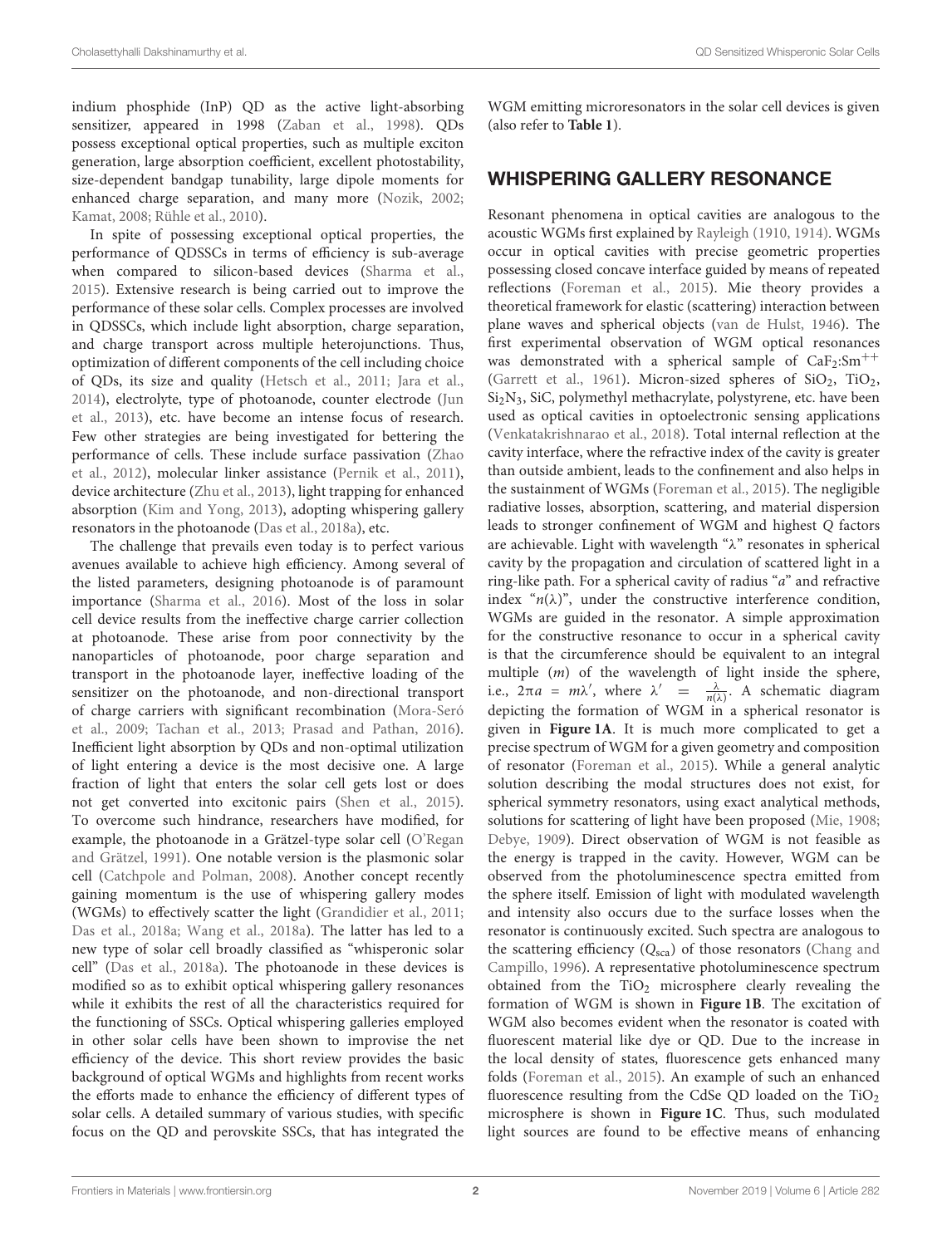<span id="page-2-0"></span>TABLE 1 | Solar cells using whispering gallery resonating structures to enhance power conversion efficiency.

| Solar cell configuration                                                     | <b>WGM</b> resonating<br>structures   | Main results*                                                                                                                                                                                                          | <b>References</b>                             |
|------------------------------------------------------------------------------|---------------------------------------|------------------------------------------------------------------------------------------------------------------------------------------------------------------------------------------------------------------------|-----------------------------------------------|
| Mo/CIGSe/CdS/ZnO/AZO                                                         | 2-D SiO <sub>2</sub> sphere<br>arrays | Absorption enhancement due to WGM resonances<br>from spheres $[E 8 T]$                                                                                                                                                 | Yin et al., 2016                              |
| Ag/GaAs/TiO <sub>2</sub> /SiO <sub>2</sub>                                   | $SiO2$ resonant<br>spheres            | Demonstrated 11% enhancement in absorption<br>with 700 nm SiO <sub>2</sub> spheres [T]                                                                                                                                 | Grandidier et al., 2012                       |
| Ag/AZO/a-Si/ITO/SiO <sub>2</sub>                                             | $SiO2$ resonant<br>spheres            | Proposed random mixing of spheres of diameter<br>500-900 nm to broadly enhance a-Si absorption<br>due to WG modes, 12% enhancement in integrated<br>current density $\Box$                                             | Grandidier et al., 2011                       |
| SiO <sub>2</sub> /Al/ZnO/a-Si/ITO/SiO <sub>2</sub>                           | $SiO2$ spheres                        | Demonstrated enhancement in PCE and J <sub>SC</sub> and<br>achieved cell efficiency of above 11% with<br>resonating spheres [E]                                                                                        | Grandidier et al., 2013                       |
| Ag/AZO/a-Si:H/TiO <sub>2</sub> /ITO                                          | TiO <sub>2</sub> nanospheres          | Achieved $\sim$ 44% enhancement in efficiency<br>compared to its flat counterpart using TiO <sub>2</sub><br>nanospheres [T]                                                                                            | Yang et al., 2016                             |
| Au/SiO <sub>2</sub> /PbS(QD)/TiO <sub>2</sub> /FTO                           | $SiO2$ spheres                        | Studied the coupling between resonating modes<br>and PbS QDs in different architecture. Thirty-eight<br>percentage enhancement in J <sub>SC</sub> in NIR region with<br>partially embedded sphere architecture [E & T] | Mihi et al., 2013                             |
| $Pt/(I^*/I_3^-)/N719/TiO_2/FTO$                                              | TiO <sub>2</sub> microspheres         | Fabricated composite photoanode with TiO <sub>2</sub><br>microspheres and nanoparticles. Achieved an<br>efficiency of about 9% in DSSC [E]                                                                             | Ilaiyaraja et al., 2017                       |
| Pt/(I <sup>-</sup> /l <sub>3</sub> <sup>-</sup> )/CdSe/TiO <sub>2</sub> /FTO | TiO <sub>2</sub> microspheres         | Fabricated whisperonic solar cell with composite<br>photoanode. Achieved 94% enhancement in PCE in<br>QDSSC <sub>[E]</sub>                                                                                             | Das et al., 2018a                             |
| $Pt/(I^-/I_3^-)/CIS/TiO_2/FTO$                                               | TiO <sub>2</sub> microspheres         | Whisperonic QDSSC with CIS QDs. Achieved 81%<br>enhancement in PCE and $V_{OC}$ of 0.9 V [E]                                                                                                                           | Das et al., 2018a; llaiyaraja<br>et al., 2018 |
| $Pt/(I^-/I_3^-)/CdS-CIS/TiO_2/FTO$                                           | TiO <sub>2</sub> microspheres         | Whisperonic semiconductor sensitized solar cell<br>with an efficiency enhancement of 60% [E]                                                                                                                           | llaiyaraja et al., 2019                       |
| Pt/(I <sup>-</sup> /l <sub>3</sub> <sup>-</sup> )/CdSe/TiO <sub>2</sub> /FTO | TiO <sub>2</sub> microspheres         | Studied the variation of performance with size of<br>QDs and defect levels. Achieved highest efficiency<br>of 2.74% [E]                                                                                                | Das et al., 2018b                             |
| Au/Spiro/Perovskite/TiO2/FTO                                                 | Perovskite stamp                      | Fabricated whispering gallery perovskite solar cell<br>with an efficiency of about 20% using perovskite<br>stamping [E & T]                                                                                            | Wang et al., 2018a                            |

\*[E] refers to experimental studies and [T] refers to theoretical/numerical simulations.

the absorption and conversion of light to energy in solar cell devices.

# APPLICATION OF WGM IN SOLAR CELLS

## WGM in Thin-Film Solar Cells

Silicon solar cells suffer with poor absorption characteristics of silicon, which demands thick film deposition to absorb the sunlight effectively [\(Wang et al., 2010\)](#page-7-20). Various strategies have been explored to address this issue, which include antireflection coating of dielectric thin films [\(Zhao et al., 1995\)](#page-7-21) and surface patterning with nanocones [\(Zhu et al., 2009\)](#page-7-22) and nanopyramids [\(Mavrokefalos et al., 2012\)](#page-6-21), which gave tangible results. However, the increased surface area resulting from the patterned nanostructures cause an undesired recombination loss and thus decreases the open-circuit voltage, in turn limiting the power conversion efficiency [\(Ha et al., 2018\)](#page-6-22). Significant enhancement in absorptivity without compromising the opencircuit voltage has been reported by texturing the surface with

cellulose fibers, which gradually changes the refractive index from air to the active material. Such alteration has resulted in 24% enhancement in the power conversion efficiency of GaAs solar cells [\(Ha et al., 2014\)](#page-6-23). Nanostructured solar cells that belong to a novel class of photovoltaics have the potential to reach the power conversion efficiency up to 42%, which is because of the improvement in open circuit voltage arising from the built-in optical concentration that leads to higher carrier densities [\(Xu et al., 2015\)](#page-7-23). Recently, other promising approaches are gaining attention to enhance the light absorption in solar cells. These include exciting and coupling the optical resonance modes using spherical resonators [\(Yao et al., 2012;](#page-7-24) [Yin et al.,](#page-7-25) [2013\)](#page-7-25). The incident light is excited into resonant modes using spherical resonators and optically coupled to the absorbing medium. WGMs being mainly the surface modes, photonic whispering gallery excitation ultimately leads to enhanced light absorption within the high index active material of solar cells [\(Ha et al., 2018\)](#page-6-22). A complete mechanism behind the efficiency enhancement through WGM is yet to be understood clearly.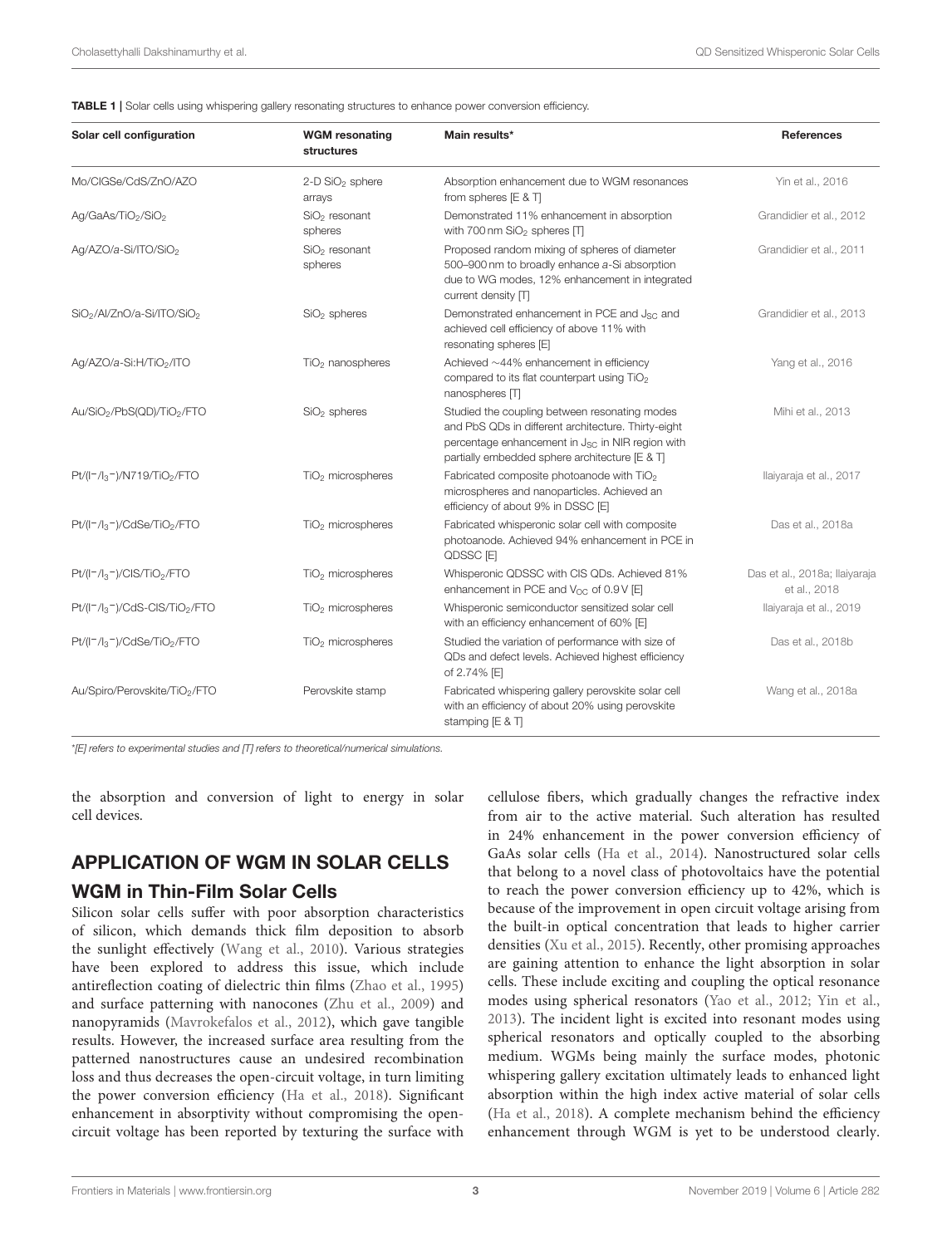

<span id="page-3-0"></span>permission from American Chemical Society). Application of WGM resonators in different solar cell architectures: (D) a-Si solar cell with close packed dielectric resonant nanospheres (adapted from [Grandidier et al., 2011,](#page-6-8) with permission from John Wiley and Sons). (E) Schematic of whisperonic QDSSC (adapted from Das et al., [2018b,](#page-6-20) with permission from Springer Nature). (F) Schematic of whispering gallery perovskite solar cell (adapted from [Wang et al., 2018a,](#page-7-13) Copyright Elsevier).

From finite-difference time-domain (FDTD) simulations, it has been shown that power absorbed is directly proportional to the intensity of electric fields [\(Grandidier, 2012\)](#page-6-24). Thus, the most commonly cited reasoning is the increase in electric field intensities arising from whispering gallery resonances at the interface between resonator array and the photosensitive material [\(Ha et al., 2018\)](#page-6-22). Yin et al. have shown the enhancement in the absorption of silicon by decorating optical whispering gallery resonators on the surface of Si solar cells [\(Yin et al.,](#page-7-25) [2013\)](#page-7-25). Further, Grandidier et al. theoretically showed that WGM in the spheres can be coupled into particular modes of the solar cell, thus significantly enhancing the efficiency [\(Grandidier et al., 2011\)](#page-6-8). They have investigated several absorber configurations using a periodic array of resonant silica microspheres and demonstrated significant enhancement of light absorption in amorphous silicon solar cells. **[Figure 1D](#page-3-0)** depicts a schematic of such a-Si solar cell decorated with close packed dielectric resonant nanospheres on top of the cell (Grandidier et al., [2011\)](#page-6-8). As the WGMs vary with the size of resonators, randomly mixing spheres with a diameter ranging from 500 to 900 nm was proposed as a way to broadly enhance the

a-Si absorption. Since a-Si has poor absorption characteristics for  $\lambda > 600$  nm, this approach was expected to improve the efficiency largely [\(Grandidier et al., 2011\)](#page-6-8). Light trapping due to microcavities could enable reduction in the thickness of an absorber layer resulting in electrical improvement and cost reduction as experimentally demonstrated by Grandidier et al. Efficiency over 11% in thin-film silicon solar cells using resonant dielectric structures was demonstrated (Grandidier et al., [2013\)](#page-6-15). Alternatively, silicon nanoshell structures are shown to exhibit good confinement of WGM, because of high refractive index contrast between air/substrate and the nanocrystalline silicon [\(Yao et al., 2012\)](#page-7-24). They also maintain a low Q factor, which facilitates the coupling [\(Yao et al., 2012\)](#page-7-24). Twenty-fold reduction in the film thickness was achieved without compromising the absorption when spherical silicon shells were used in comparison to a thick planar silicon solar cells [\(Yao et al., 2012\)](#page-7-24). Thus, WGM resonators with a low Q factor have high absorption, low frequency selectivity, and high coupling efficiency [\(Yao et al., 2012;](#page-7-24) [Hua et al., 2013\)](#page-6-25). Yang et al. also proposed a novel approach to enhance the light-trapping capability and the light conversion efficiency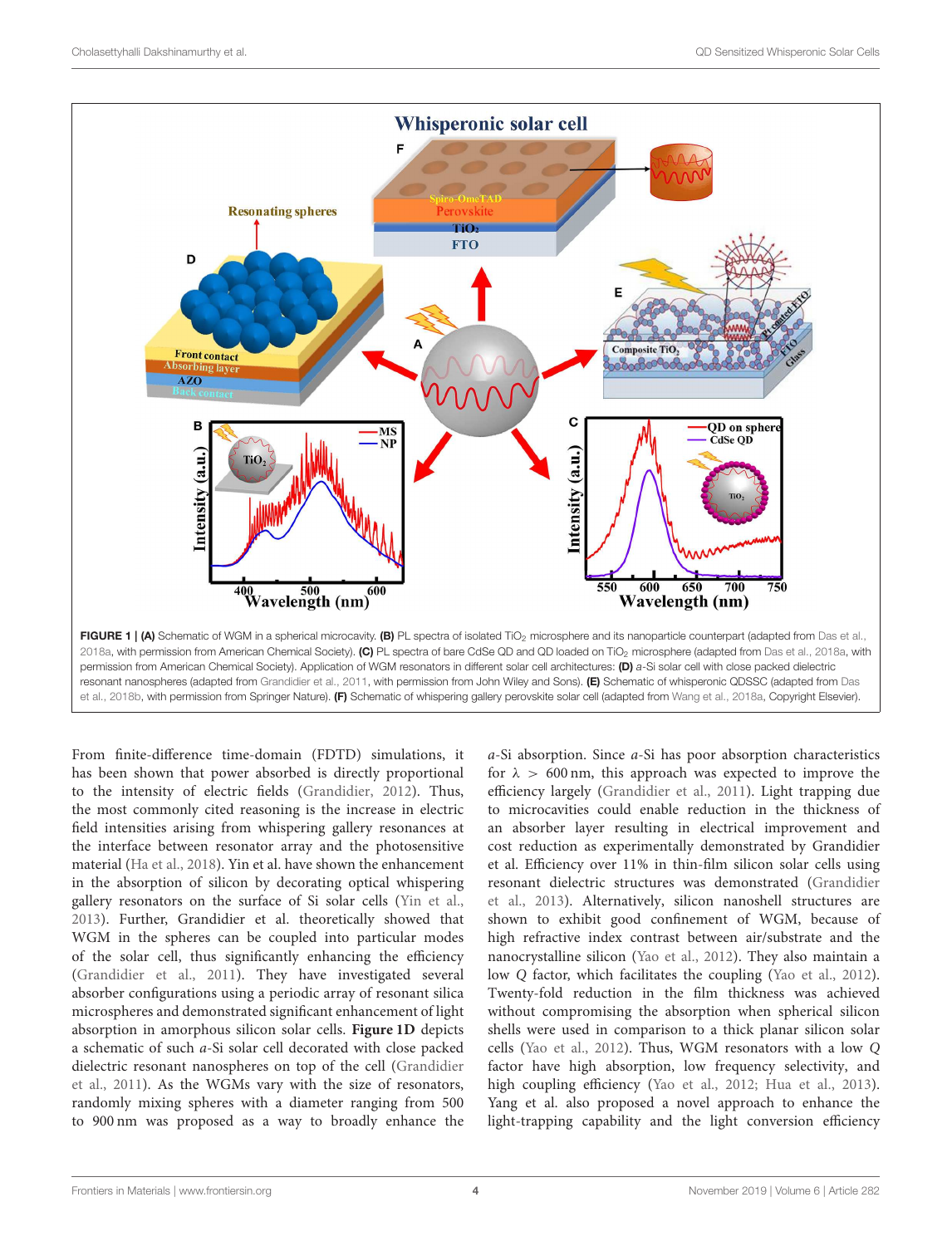of the ultrathin a-Si:H solar cells [\(Yang et al., 2016\)](#page-7-19). In this work,  $TiO<sub>2</sub>$  nanosphere arrays along with ITO coating were made on top of the a-Si:H layer. Such cells were shown to exhibit ∼44% enhancement in efficiency compared to the cell without the resonant spheres. Apart from the studies on Si-based p-n junction solar cells, Yin et al. have explained the absorption enhancement in ultrathin CIGSe solar cells (Yin et al., [2016\)](#page-7-18). Closely packed  $SiO<sub>2</sub>$  sphere arrays were used in their studies. It has been demonstrated that the WGM and Mie scattering, which dominate in the larger spheres, can enhance the light absorption for CIGSe solar cells. Smaller spheres on the other hand are also proven to enhance the absorption as these spheres form an anti-reflection layer [\(Yin et al., 2016\)](#page-7-18). Dielectric nanospheres decorated on the solar cells can gradually change the refractive index from air to the high index active material, thus favoring absorption enhancement [\(Ha et al., 2018\)](#page-6-22). Recently, Ha et al. have demonstrated nearly 20% enhancement in absorptivity and photocurrent using silicon dioxide  $(SiO<sub>2</sub>)$ nanosphere arrays on a gallium arsenide (GaAs) solar cell. The absorptivity enhancement observed over the entire visible spectrum is attributed to an antireflective effect arising from thin-film interference. In addition, the narrowband absorptivity enhancements over the various wavelengths are evidenced, which is attributed to the enhanced electric field intensities arising from whispering gallery resonances at the interface between nanosphere array and GaAs substrate. Photocurrent enhancement has resulted from the improved number of photo-generated electron–hole pairs due to broadband enhancement in absorptivity. Thus, total enhancement was attributed to the combined effects of thin-film interference and whispering gallery-like resonances within nanosphere arrays [\(Ha et al., 2018\)](#page-6-22).

# WGM to Boost the Efficiency in DSSCs/QDSSCs

QDs, unlike silicon, possess exceptional optical properties, such as large optical absorption coefficient [\(Yu et al., 2003\)](#page-7-26). However, their performance still does not match with that of thin-film solar cell devices. If the morphology of  $TiO<sub>2</sub>$  nanoparticulate photoanodes, which suits SSC well due to their high surface area and catalytic property, is tailored for superior light scattering, it will make solar cells much more promising for energy conversion applications [\(Wang et al., 2004\)](#page-7-27). Early research in the field of QD-embedded microcavities mainly explored lasing and sensing applications [\(Shopova et al., 2004;](#page-7-28) [Zhi et al., 2013\)](#page-7-29). Beier et al. have developed models to understand the WGMs in QDembedded polystyrene microspheres [\(Beier et al., 2010\)](#page-6-26). The interface between the microsphere and QD was demonstrated to serve as local light source, thus increasing the sensitivity of microspheres [\(Beier et al., 2010\)](#page-6-26). QD-coupled WGM-based refractive index sensors have been demonstrated by Zhi et al., wherein a thin layer of fluorescent silicon QDs on the surface of silica microsphere was used [\(Zhi et al., 2012\)](#page-7-30). Aneesh et al. have studied the effect of WGM resonances on the photoluminescence properties of CdSe QDs loaded on silica microsphere and observed an enhancement in Q factors of WGM upon coating with CdSe QDs [\(Veluthandath and Bisht, 2015\)](#page-7-31). However, in the field of QDSSCs, the applicability of WGM resonators is rarely explored until recently. Major factors that limit the power conversion efficiency in SSCs include the energy loss due to charge recombination and ineffective light management. The latter was addressed to a large extent by adopting different architectures of photoanodes [\(Liao et al., 2012\)](#page-6-27). Several studies on DSSC devices used a microsphere–nanoparticulate bilayer or a composite TiO<sub>2</sub> photoanode [\(Dwivedi et al., 2013;](#page-6-28) Qadir et al., [2015\)](#page-7-32). A DSSC device made up of  $TiO<sub>2</sub>$  mesoporous nanoparticles and microsphere composites as photoanodes exhibited an efficiency (η) increase from 7.1 to 8.9% (Ilaiyaraja et al., [2017\)](#page-6-17) and 7.13 to 7.94% [\(Qadir et al., 2015\)](#page-7-32). These studies clearly revealed the advantage of microspherical light scattering particles in the photoanode. Effective increase of η by 25% and 11.3%, respectively, compared to the nanoparticulate counterpart in these works is very promising. The composite structure proposed by Ilaiyaraja et al. possesses properties of high light scattering, higher surface area, and low interfacial resistance, which are desired for efficient electron generation and transport [\(Ilaiyaraja et al., 2017\)](#page-6-17). Later, it was shown that a significant increase in efficiency, in fact, arises from the increased absorption by the dye, mainly modulated by the WGM arising from the microspheres [\(Das et al., 2018a\)](#page-6-6). Similar enhancement was shown to prevail in QDSSC and semiconductor sensitized solar cell (SCSSC) devices [\(Das et al., 2018a;](#page-6-6) [Ilaiyaraja et al., 2019\)](#page-6-19). Extensive studies carried out by fabricating QDSSC devices using CdSe QDs and CuInS<sub>2</sub> QDs are reported [\(Das et al., 2018a;](#page-6-6) [Ilaiyaraja et al., 2018\)](#page-6-18). In these studies, composite mesoporous photoanodes with microspherical  $TiO<sub>2</sub>$  light scattering particles were used. Such devices are generically termed "quantum dot sensitized whisperonic solar cell (QDSWSC)" as the whispering gallery resonant modes from  $TiO<sub>2</sub>$  microspheres (**[Figure 1B](#page-3-0)**) exhibited strong coupling with QDs as demonstrated by photoluminescence spectroscopy (**[Figure 1C](#page-3-0)**). Such strong coupling persists even after the coating of the sensitizer on the surface of smooth microspheres in the photoanode (Ilaiyaraja et al., [2019\)](#page-6-19). Interestingly, the QD emission spectra from sensitized photoanodes exhibited significant blue shift compared to bare QD emission (**[Figure 1C](#page-3-0)**). The presence of resonating modes and the blue shift in the sensitizer emission peak in the PL spectrum of QD-loaded photoanodes strongly indicate an efficient coupling between scattered light from microsphere and QD/dye absorption. The photoconversion efficiency of a CdSebased whisperonic solar cell is found to be 2.7%, which is nearly 94% enhancement compared to the mesoporous nanoparticle photoanode. The schematic of a QDSWSC is shown in **[Figure 1E](#page-3-0)**. The whisperonic solar cells made with  $CuInS<sub>2</sub>$  QDs also show a similar trend with the highest PCE of 3.8%, when the WGM exhibiting microspheres form a component in the photoanode. This amounts to 81% enhancement when compared to the photoanode without these light trapping resonators. Such a definite enhancement in the efficiency when large-sized spheres are employed in the photoanode certainly suggests that the resonant scattering due to WGM plays a vital role [\(Das et al.,](#page-6-6) [2018a\)](#page-6-6). Mie scattering leads to light trapping within the spheres, which create resonant modes with a wide range of wavelengths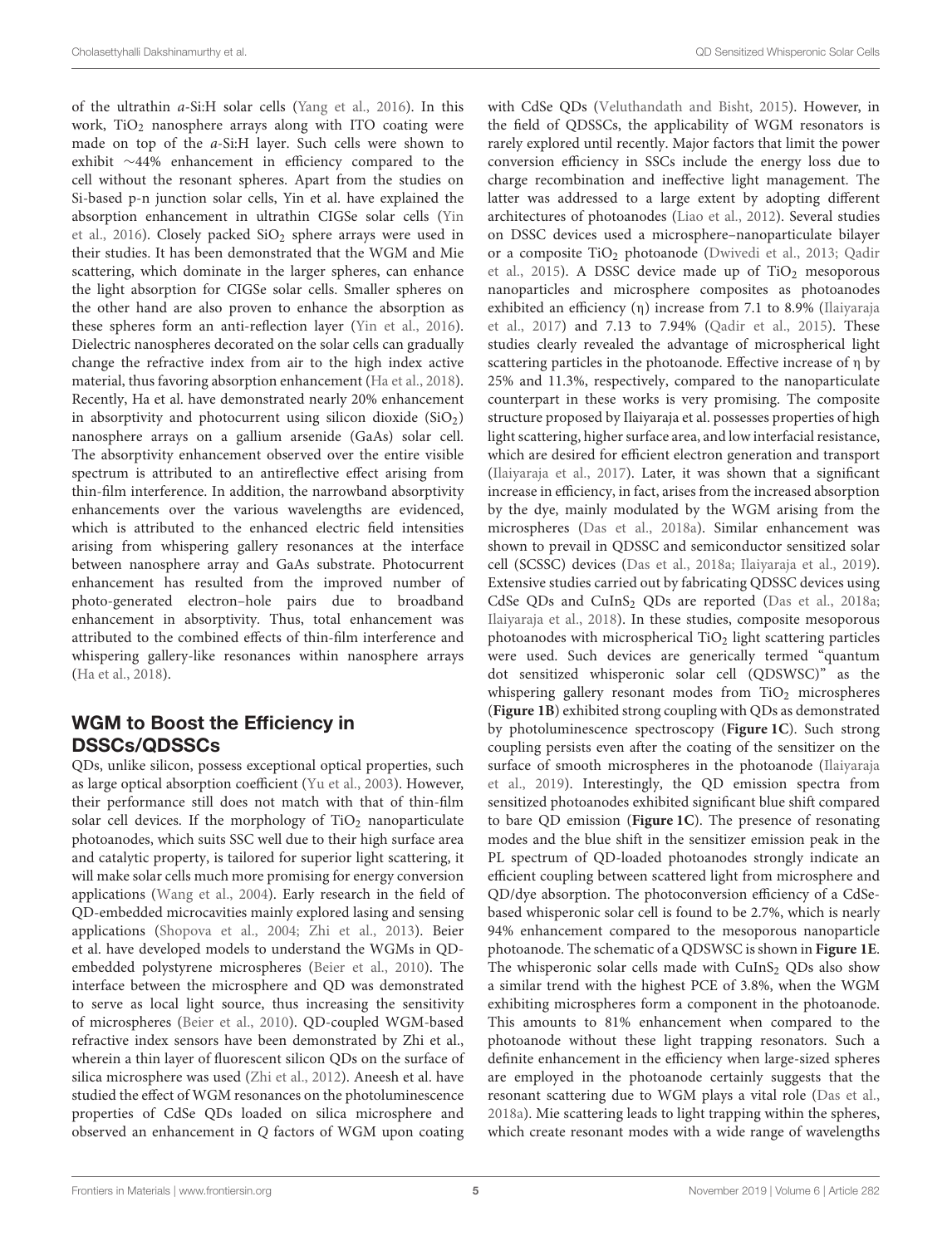suitable for efficient energy conversion. In addition, the enhanced intensity of certain modes leads to the availability of large flux for the excitation process. These processes eventually lead to efficient light absorption and charge generation followed by the charge separation. The performance of whisperonic solar cells when tested with CdSe QDs of different sizes revealed that defect influenced photovoltaic performances. Surface disorders, which are prominent in smaller-sized QDs, appear to underperform, specifically in the process involving charge generation and extraction. With an increase in size, the surface defects go down and thus the PV performance increases. It is observed that a 5 fold increase in the efficiency of QDSWSC is achieved with a QD of 4.7 nm size in comparison with 2.5-nm-sized QDs (Das et al., [2018b\)](#page-6-20). An unprecedented high  $V_{OC}$  of 926 mV is also evidenced when QDSSCs with CuInS<sub>2</sub> QDs are made using a microsphere–nanoparticle composite photoanode (Ilaiyaraja et al., [2018\)](#page-6-18). Low interfacial resistance and long electron lifetimes are observed in these composite photoanodes. The WGMenabled photoanodes are also shown to improve the thinfilm SSCs [\(Ilaiyaraja et al., 2019\)](#page-6-19). Optical whispering galleryenabled  $CdS-CuInS<sub>2</sub>$  thin-film whisperonic solar cells showed a champion cell efficiency of 4.3% with an average efficiency of 3.2% tested over several cells. However, the same thin-filmbased device without WGM-enabled photoanode showed an average efficiency of 1.9%. This observed efficiency is the highest for CdS–CIS thin-film SSCs made using I<sup>-</sup>/I<sub>3</sub> electrolyte. This remarkable increase in average efficiency (∼60%) is attributed to increased photon absorption by the sensitizer films because of the presence of WGM scattering prevailing in smooth microspheres [\(Ilaiyaraja et al., 2019\)](#page-6-19).

# Whispering Gallery Architecture in Perovskite Solar Cells

Recent reports reveal that the perovskite material-based thinfilm solar cells have revolutionized the photovoltaic technology with their remarkable efficiencies [\(Zhou et al., 2014\)](#page-7-33). While theoretical efficiency is predicted to be 31% [\(Sha et al.,](#page-7-34) [2015\)](#page-7-34), Yang et al., have fabricated a perovskite solar cell with a certified efficiency of above 22% [\(Yang et al., 2017\)](#page-7-35). Very recently, Ling et al. have developed a solar cell with cesium-based perovskite QDs as sensitizers with a record efficiency of above 14% [\(Ling et al., 2019\)](#page-6-29). Inspired by these device performances, researchers have been modifying the device architectures for better light harvesting. One such interesting work reported by Wang et al. constructed the active perovskite layer such that it exhibits whispering gallery resonance modes. This has been enabled through a simple imprinted process with a robust microstructural stamp. A schematic of such a device with whispering gallery resonator pits in perovskite solar cells is shown in **[Figure 1F](#page-3-0)** (Wang et al., [2018a\)](#page-7-13). They observed that these whispering gallery structured perovskite films could achieve light trapping by optical feedback and gradually absorb the reflected light. This method is also shown to suppress recombination and efficiently accelerate electron–hole separation assisted by the arrayed column structure. A remarkable power conversion

efficiency of 19.80% has been achieved with whispering gallery architecture, which was 29.4% higher than that of a nonwhispering gallery structured device [\(Wang et al., 2018a\)](#page-7-13). In another report, Wang et al. developed a facile strategy to introduce a large area grating structure into the active perovskite layer of a solar cell by utilizing commercial optical discs and to achieve high photovoltaic performance. The constructed diffraction grating on the active layer realizes nanophotonic light trapping through diffraction and suppresses carrier recombination effectively. The observed power conversion efficiency for this device is 19.71% with a photocurrent density of 23.11 mA/cm<sup>2</sup> [\(Wang et al., 2018b\)](#page-7-36).

# **CONCLUSION**

In this review, we have summarized recent works addressing efficient light management in solar cells using WGMs. Mesoporous  $TiO<sub>2</sub>$  nanoparticulates are well-suited for SSC applications as photoanodes. However, significant loss in photoconversion efficiency occurs due to the inefficient light absorption. Various schemes are being employed to address this, including suppression of specular reflection through antireflection coating [\(Tran et al., 2016\)](#page-7-37) and surface texturing to increase diffuse reflection [\(Tang et al., 2014\)](#page-7-38). Evolution of plasmonic solar cells paved a way to address the issue of light trapping to a certain extent [\(Catchpole and Polman,](#page-6-7) [2008\)](#page-6-7). Alternatively, the concept of light trapping using whispering gallery microresonators is found to be an efficient way to improve light harvesting [\(Kang et al., 2013\)](#page-6-30). WGMenabled light scattering was shown to improve the efficiency in Si solar cells [\(Grandidier et al., 2011\)](#page-6-8). Photovoltaic device configuration with a modified Grätzel cell architecture with the inclusion of whispering gallery resonating structures in the photoanode was proposed as a whisperonic solar cell [\(Das et al., 2018a\)](#page-6-6). Such structure is shown to enhance the efficiency of DSSC and QDSSC devices. Carving out such resonating structures in the absorbing layers itself has shown to be beneficial for improving the efficiency. Such device structures were shown to increase the efficiency of perovskite solar cells recently [\(Wang et al., 2018a\)](#page-7-13). We envisage, therefore, that the WGM structures integrated in the solar cell device will enable the efficiency enhancement significantly and such solar cells can be universally classified as "Whisperonic solar cells."

# Future Scope

Unique spectral properties of WGMs, including narrow line width and long lifetime, make whispering gallery resonators useful for numerous practical applications. We foresee ample scope to implement the WGMs in solar cells. Though spherical cavity is an extensively studied microstructure, other forms, such as hexagonal and microtubular cavities will also be favorable for solar cells. Much more detailed understanding is still required to effectively utilize these optically active and resonating cavities in solar cell devices. Also, WGMs are very much dependent on the geometry and refractive index of the cavity material. Exploring different materials,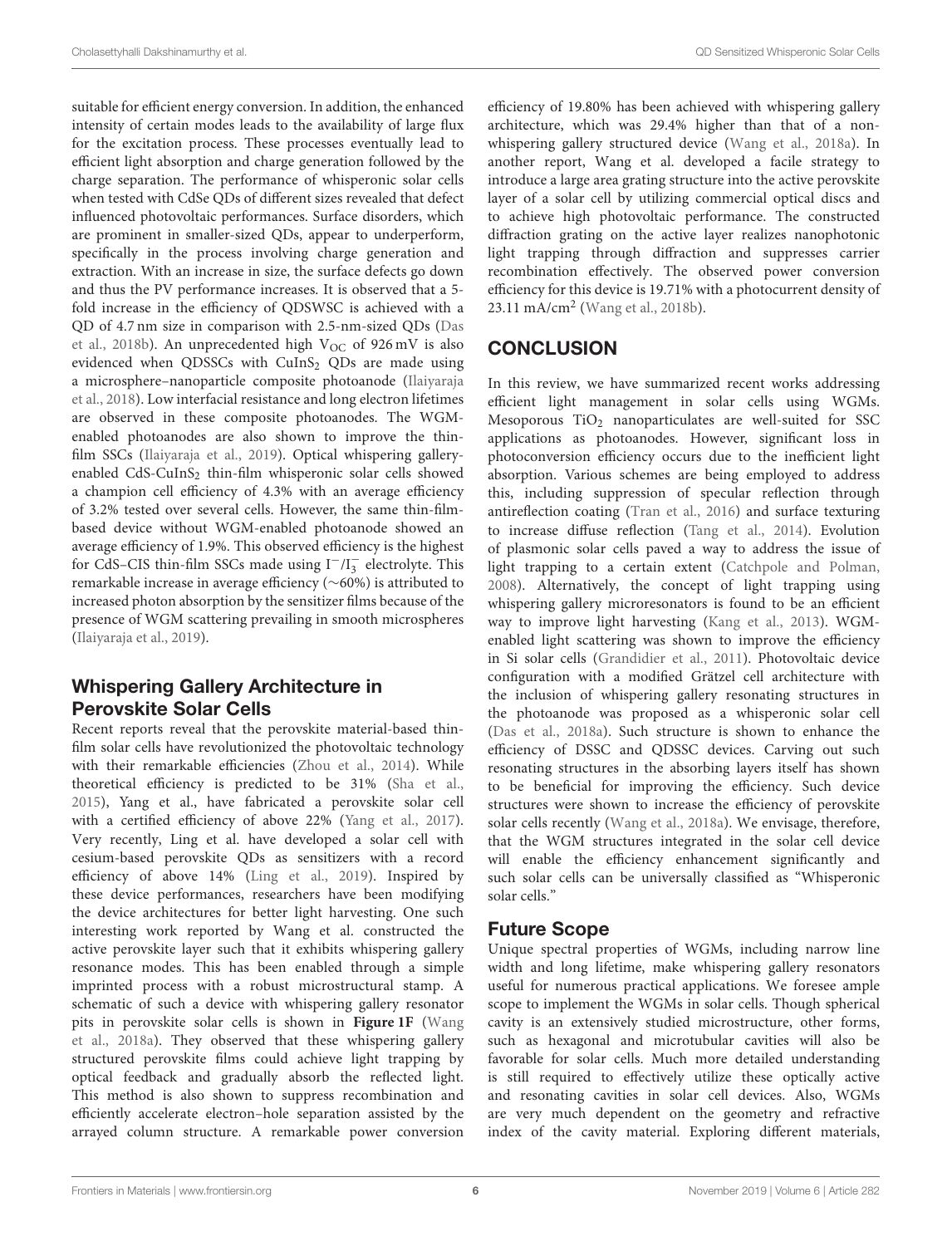which have compatible optical properties for photovoltaic research, are also essential. Another specific research focus could be on understanding the interaction of WGM with the photosensitive material. Enhancement in the absorption characteristics of photosensitive materials and increased lifetime of excited carriers with minimization of charge recombination is yet another avenue to be explored in these devices. Finally, how far beyond the Shockley–Quiesser limit one can push the efficiency up theoretically and the actual outcome from the experiments using whisperonic solar cells remain to be answered.

### **REFERENCES**

- <span id="page-6-26"></span>Beier, H. T., Coté, G. L., and Meissner, K. E. (2010). Modeling whispering gallery modes in quantum dot embedded polystyrene microspheres. J. Opt. Soc. Am. B 27, 536–543. doi: [10.1364/JOSAB.27.000536](https://doi.org/10.1364/JOSAB.27.000536)
- <span id="page-6-1"></span>Bera, D., Qian, L., Tseng, T.-K., and Holloway, P. H. (2010). Quantum dots and their multimodal applications: a review. Materials (Basel) 3, 2260–2345. doi: [10.3390/ma3042260](https://doi.org/10.3390/ma3042260)
- <span id="page-6-7"></span>Catchpole, K. R., and Polman, A. (2008). Plasmonic solar cells. Opt. Express 16, 21793–21800. doi: [10.1364/OE.16.021793](https://doi.org/10.1364/OE.16.021793)
- <span id="page-6-13"></span>Chang, R. K., and Campillo, A. J. (1996). Optical Processes in Microcavities. Singapore: World Scientific Publishing Company.
- <span id="page-6-6"></span>Das, T. K., Ilaiyaraja, P., and Sudakar, C. (2018a). Whispering gallery mode assisted enhancement in the power conversion efficiency of DSSC and QDSSC devices using TiO<sub>2</sub> microsphere photoanodes. ACS Appl. Energy Mater. 1, 765-774. doi: [10.1021/acsaem.7b00207](https://doi.org/10.1021/acsaem.7b00207)
- <span id="page-6-20"></span>Das, T. K., Ilaiyaraja, P., and Sudakar, C. (2018b). Whispering gallery mode enabled efficiency enhancement: defect and size controlled CdSe quantum dot sensitized whisperonic solar cells. Sci. Rep. 8:9709. doi: [10.1038/s41598-018-27969-y](https://doi.org/10.1038/s41598-018-27969-y)
- <span id="page-6-12"></span>Debye, P. (1909). Der Lichtdruck auf Kugeln von beliebigem Material. Ann. Phys. 335, 57–136. doi: [10.1002/andp.19093351103](https://doi.org/10.1002/andp.19093351103)
- <span id="page-6-28"></span>Dwivedi, C., Dutta, V., Chandiran, A. K., Nazeeruddin, M. K., and Grätzel, M. (2013). Anatase  $TiO<sub>2</sub><sup>-</sup>$  hollow microspheres fabricated by continuous spray pyrolysis as a scattering layer in dye-sensitised solar cells. Energy Proc. 33, 223–227. doi: [10.1016/j.egypro.2013.05.061](https://doi.org/10.1016/j.egypro.2013.05.061)
- <span id="page-6-9"></span>Foreman, M. R., Swaim, J. D., and Vollmer, F. (2015). Whispering gallery mode sensors. Adv. Opt. Photon. 7, 168–240. doi: [10.1364/AOP.7.000168](https://doi.org/10.1364/AOP.7.000168)
- <span id="page-6-10"></span>Garrett, C. G. B., Kaiser, W., and Bond, W. L. (1961). Stimulated emission into optical whispering modes of spheres. Phys. Rev. 124, 1807–1809. doi: [10.1103/PhysRev.124.1807](https://doi.org/10.1103/PhysRev.124.1807)
- <span id="page-6-24"></span>Grandidier, J. (2012). Simulations of solar cell absorption enhancement using resonant modes of a nanosphere array. J. Photon. Energy 2:024502. doi: [10.1117/1.Jpe.2.024502](https://doi.org/10.1117/1.Jpe.2.024502)
- <span id="page-6-8"></span>Grandidier, J., Callahan, D. M., Munday, J. N., and Atwater, H. A. (2011). Light absorption enhancement in thin-film solar cells using whispering gallery modes in dielectric nanospheres. Adv. Mater. 23, 1272–1276. doi: [10.1002/adma.201004393](https://doi.org/10.1002/adma.201004393)
- <span id="page-6-14"></span>Grandidier, J., Callahan, D. M., Munday, J. N., and Atwater, H. A. (2012). Gallium arsenide solar cell absorption enhancement using whispering gallery modes of dielectric nanospheres. IEEE J. Photovolt. 2, 123–128. doi: [10.1109/JPHOTOV.2011.2180512](https://doi.org/10.1109/JPHOTOV.2011.2180512)
- <span id="page-6-15"></span>Grandidier, J., Weitekamp, R. A., Deceglie, M. G., Callahan, D. M., Battaglia, C., Bukowsky, C. R., et al. (2013). Solar cell efficiency enhancement via light trapping in printable resonant dielectric nanosphere arrays. Phys. Status Solidi A 210, 255–260. doi: [10.1002/pssa.201228690](https://doi.org/10.1002/pssa.201228690)
- <span id="page-6-23"></span>Ha, D., Fang, Z., Hu, L., and Munday, J. N. (2014). Paper-based antireflection coatings for photovoltaics. Adv. Energy Mater. 4:1301804. doi: [10.1002/aenm.201301804](https://doi.org/10.1002/aenm.201301804)
- <span id="page-6-22"></span>Ha, D., Yoon, Y., and Zhitenev, N. B. (2018). Nanoscale imaging of photocurrent enhancement by resonator array photovoltaic coatings. Nanotechnology 29:145401. doi: [10.1088/1361-6528/aaab0c](https://doi.org/10.1088/1361-6528/aaab0c)

## AUTHOR CONTRIBUTIONS

AC wrote and formatted the article. TD and PI have discussed and given input to the manuscript. CS wrote and communicated the manuscript.

## ACKNOWLEDGMENTS

CS acknowledges the support by DST-SERI through grant no. DST/TM/SERI/2K11/113. PI acknowledges the NPDF fellowship from DST-SERB through grant no. PDF/2016/000461.

- <span id="page-6-2"></span>Hetsch, F., Xu, X., Wang, H., Kershaw, S. V., and Rogach, A. L. (2011). Semiconductor nanocrystal quantum dots as solar cell components and photosensitizers: material, charge transfer, and separation aspects of some device topologies. J. Phys. Chem. Lett. 2, 1879–1887. doi: [10.1021/jz200802j](https://doi.org/10.1021/jz200802j)
- <span id="page-6-25"></span>Hua, B., Lin, Q., Zhang, Q., and Fan, Z. (2013). Efficient photon management with nanostructures for photovoltaics. Nanoscale 5, 6627–6640. doi: [10.1039/c3nr01152f](https://doi.org/10.1039/c3nr01152f)
- <span id="page-6-19"></span>Ilaiyaraja, P., Das, T. K., Mocherla, P. S. V., and Sudakar, C. (2019). Optical whispering gallery-enabled enhanced photovoltaic efficiency of CdS-CuInS<sub>2</sub> thin film-sensitized whisperonic solar cells. J. Phys. Chem. C 123, 1579–1586. doi: [10.1021/acs.jpcc.8b09292](https://doi.org/10.1021/acs.jpcc.8b09292)
- <span id="page-6-17"></span>Ilaiyaraja, P., Kumar Das, T., Mocherla, P. S. V., and Sudakar, C. (2017). Wellconnected microsphere-nanoparticulate  $TiO<sub>2</sub>$  composites as high performance photoanode for dye sensitized solar cell. Solar Energy Mater. Solar Cells 169, 86–97. doi: [10.1016/j.solmat.2017.05.001](https://doi.org/10.1016/j.solmat.2017.05.001)
- <span id="page-6-18"></span>Ilaiyaraja, P., Rakesh, B., Das, T. K., Mocherla, P. S. V., and Sudakar, C. (2018). CuInS<sub>2</sub> quantum dot sensitized solar cells with high V<sub>OC</sub>  $\approx$  0.9 V achieved using microsphere-nanoparticulate TiO<sub>2</sub> composite photoanode. Solar Energy Mater. Solar Cells 178, 208–222. doi: [10.1016/j.solmat.2018.01.018](https://doi.org/10.1016/j.solmat.2018.01.018)
- <span id="page-6-3"></span>Jara, D. H., Yoon, S. J., Stamplecoskie, K. G., and Kamat, P. V. (2014). Sizedependent photovoltaic performance of CuInS<sub>2</sub> quantum dot-sensitized solar cells. Chem. Mater. 26, 7221–7228. doi: [10.1021/cm5040886](https://doi.org/10.1021/cm5040886)
- <span id="page-6-4"></span>Jun, H. K., Careem, M. A., and Arof, A. K. (2013). Quantum dot-sensitized solar cells—perspective and recent developments: a review of Cd chalcogenide quantum dots as sensitizers. Renew. Sustain. Energy Rev. 22, 148–167. doi: [10.1016/j.rser.2013.01.030](https://doi.org/10.1016/j.rser.2013.01.030)
- <span id="page-6-0"></span>Kamat, P. V. (2008). Quantum dot solar cells. Semiconductor nanocrystals as light harvesters. J. Phys. Chem. C 112, 18737–18753. doi: [10.1021/jp806791s](https://doi.org/10.1021/jp806791s)
- <span id="page-6-30"></span>Kang, G., Park, H., Shin, D., Baek, S., Choi, M., Yu, D.-H., et al. (2013). Broadband light-trapping enhancement in an ultrathin film a-Si absorber using whispering gallery modes and guided wave modes with dielectric surfacetextured structures. Adv. Mater. 25, 2617–2623. doi: [10.1002/adma.201204596](https://doi.org/10.1002/adma.201204596)
- <span id="page-6-5"></span>Kim, H., and Yong, K. (2013). A highly efficient light capturing 2D (nanosheet)−1D (nanorod) combined hierarchical ZnO nanostructure for efficient quantum dot sensitized solar cells. Phys. Chem. Chem. Phys. 15, 2109–2116. doi: [10.1039/C2CP44045H](https://doi.org/10.1039/C2CP44045H)
- <span id="page-6-27"></span>Liao, J.-Y., He, J.-W., Xu, H., Kuang, D.-B., and Su, C.-Y. (2012). Effect of TiO<sup>2</sup> morphology on photovoltaic performance of dye-sensitized solar cells: nanoparticles, nanofibers, hierarchical spheres and ellipsoid spheres. J. Mater. Chem. 22, 7910–7918. doi: [10.1039/C2JM16148F](https://doi.org/10.1039/C2JM16148F)
- <span id="page-6-29"></span>Ling, X., Zhou, S., Yuan, J., Shi, J., Qian, Y., Larson, B. W., et al. (2019). 14.1% CsPbI<sup>3</sup> perovskite quantum dot solar cells via cesium cation passivation. Adv. Energy Mater. 9:1900721. doi: [10.1002/aenm.201900721](https://doi.org/10.1002/aenm.201900721)
- <span id="page-6-21"></span>Mavrokefalos, A., Han, S. E., Yerci, S., Branham, M. S., and Chen, G. (2012). Efficient light trapping in inverted nanopyramid thin crystalline silicon membranes for solar cell applications. Nano Lett. 12, 2792–2796. doi: [10.1021/nl2045777](https://doi.org/10.1021/nl2045777)
- <span id="page-6-11"></span>Mie, G. (1908). Beiträge zur Optik trüber Medien, speziell kolloidaler Metallösungen. Ann. Phys. 330, 377–445. doi: [10.1002/andp.19083300302](https://doi.org/10.1002/andp.19083300302)
- <span id="page-6-16"></span>Mihi, A., Bernechea, M., Kufer, D., and Konstantatos, G. (2013). Coupling resonant modes of embedded dielectric microspheres in solution-processed solar cells. Adv. Opt. Mater. 1, 139–143. doi: [10.1002/adom.201200015](https://doi.org/10.1002/adom.201200015)